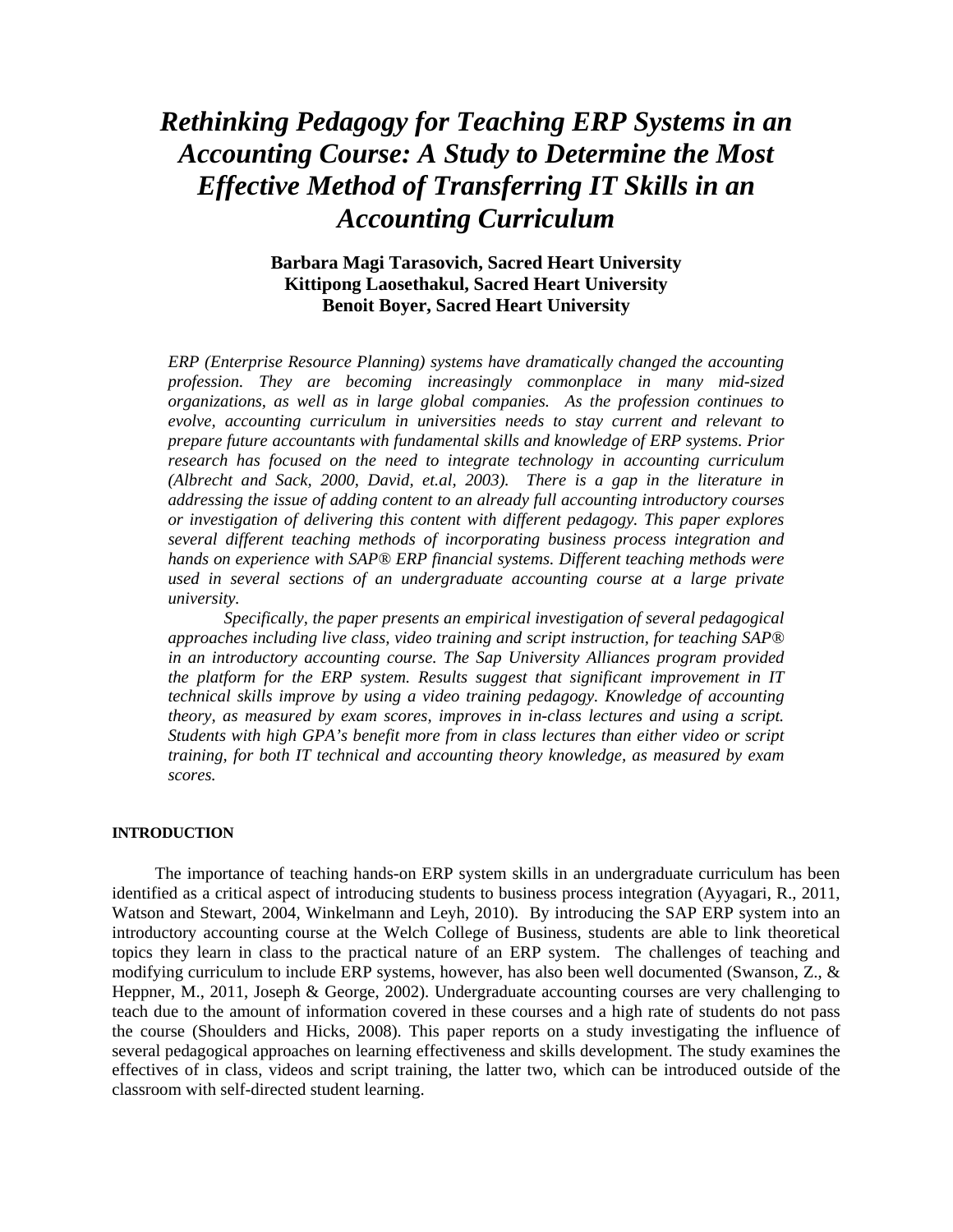The learning curve for introducing this type of software training in a business curriculum is steep, and unlike computer software skills, not many business faculty have been exposed to formal training or use of ERP computer software. Organizations have identified training and mastery of ERP systems as critical to the success of implementing and operating these complex systems (Amoako-Gyampah, 2004; Esteves and Pastor, 2001; Umble et al., 2003). The program was initially designed, therefore, by both an Accounting Professor with experience in implementing SAP software and an IT Professor with knowledge of ERP systems and platforms. These two professors championed the program, with the support of the department chair and Dean of the college of business, and attended additional SAP training to further develop their ERP skills.

The paper is organized in to six sections. The first section describes establishing the project pilot and rollout of the SAP project at the college of business. The second section describes the methodology and the three different pedagogical approaches and the skill and competencies required to develop a successful program. The third section describes the methodology used in the study to analyze results. The fourth section presents an analysis and empirical results comparing the effectiveness of the different approaches. The fifth section describes the discussion and implications of the learning outcomes and student response to the different approaches. The final section discusses the conclusions of the study and defines further areas of study for future research.

#### **BACKGROUND AND CONTEXT**

The ERP integration project developed curricula in both Accounting and Information Systems courses in the Welch College of Business. The program began as a pilot in the introductory Information Technology course (IS 272) in the fall, 2011 semester. In spring, 2011 the program was piloted in one section of the introductory financial accounting course ( $AC$  221), a required course for all business students. In fall, 2011 the SAP curricula was included in all sections of both the introductory IT and introductory accounting course. Both Professors Laosethakul and Tarasovich supervised the roll out of SAP in all sections and trained each professors. A consistent set of materials and assignments was developed and shard with all professors. This new course content brings ERP concepts and SAP software into the classroom. This program gives students in all business disciplines hands-on exposure into how enterprise-wide information systems support planning and management of business processes. The SAP University Alliances program provides university faculty members with tools and resources to teach students how to apply the latest technology in a business context, integrate business strategy and processes, and put information technology (IT) theory into practice. As a result of their participation in the program, students will have significant relevance to their careers and chosen field. The ERP project includes a full suite of software to simulate real-world business functions including: financial and managerial accounting, customer relationship management, production planning, logistics, performance analysis tools, and human resource management.

We attribute the successful implementation of the SAP program at the Welch College of Business to support from the College Dean, Accounting, Associate Dean and the Accounting department chair, as well as the majority of the business school faculty. In addition, assigning two professors from different disciplines, accounting and information systems, to champion the project contributed to the program's success. Integration of SAP ERP in IS272 was a major achievement in preparing students with basic knowledge and skills before they learn SAP ERP in different classes from all disciplines.

We learned that several competitor schools that are members of the SAP university alliance were unsuccessful in rolling out SAP in the classroom. They were unable to obtain overall college buy-in and were unable to convince other business disciplines to adopt SAP. Resistance to change from faculty and politics seem to be the main obstacles. There were other schools that are aggressive in adopting ERP and developing business curriculum including SAP. The decision to introduce SAP ERP in the Accounting major differentiates our college from the competitors. We will use this curriculum change to our advantage in developing local internship programs and working with local companies using SAP. The project team has professional relationships with local industry, including Unilever, one of the world's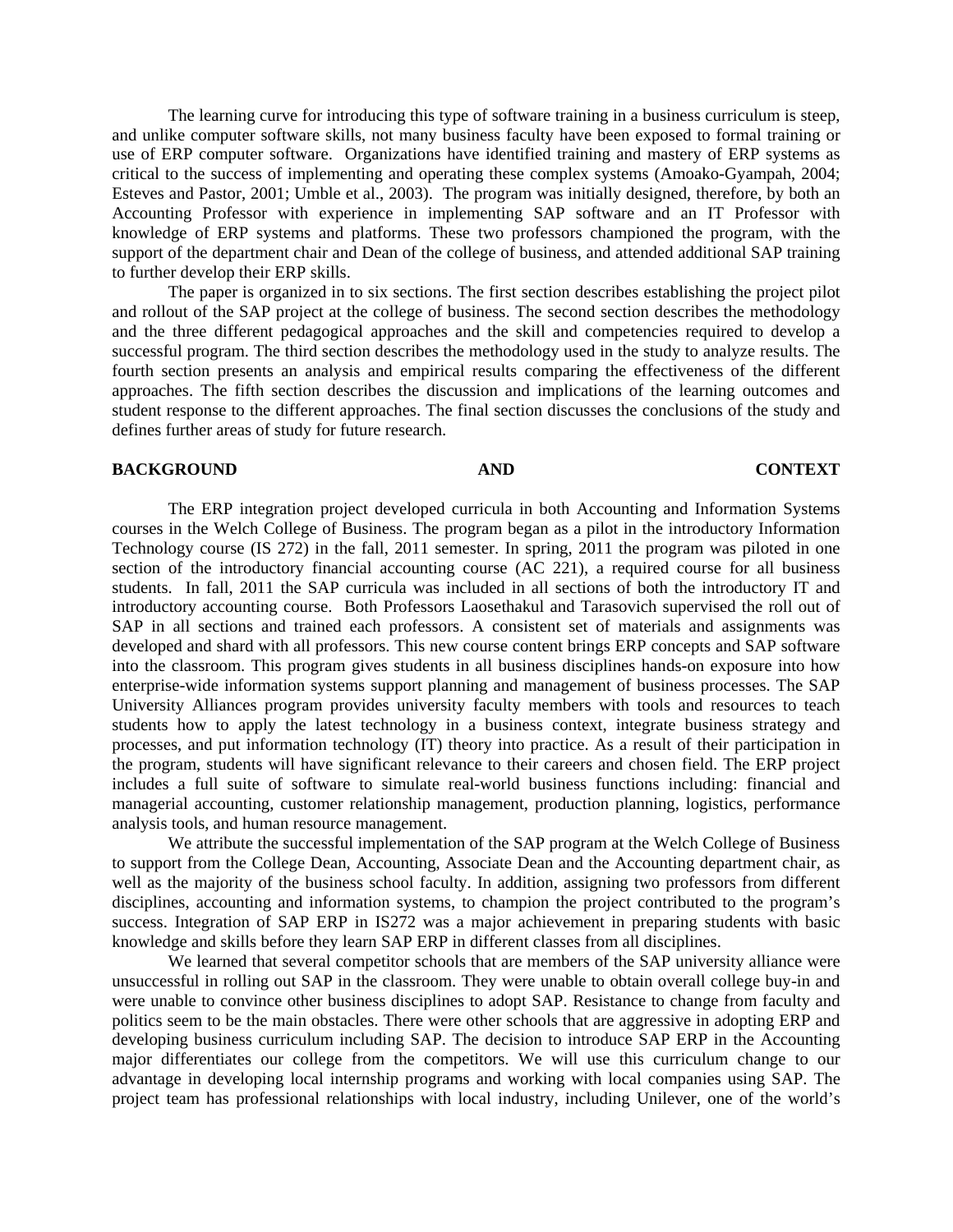largest consumer products companies one of the first companies to implement an SAP ERP system in the United States. A group of students were taken to Unilever, prior to the program roll-out, to make sure the program was relevant and to give students exposure to a real business environment where SAP is used in the accounting accounting department.

| <b>METHODOLOGY</b> | <b>AND</b> | <b>APPROACH</b>   |
|--------------------|------------|-------------------|
| Approach           | and        | <b>Objectives</b> |

Three different pedagogical approaches were used to deliver the same SAP exercises for students in the multiple sections of the introductory Financial Accounting Course. In the exercise, students processed several accounting transactions for a fictitious Fitter Snacker company—a manufacturer of snack bars. The exercise has several components including two PowerPoint presentations - an overview of the SAP Organization and History and an outline of ERP systems. The next component of the exercise includes several financial transactions including drilling in to the FI (Financial Accounting) and CO (Controlling) modules of SAP to explore the various elements of the system, recording the purchase of supplies, and entering invoices beyond their limits in order to experience security and tolerances limits within SAP.

### **Three 2008 Different Pedagogical Approaches**

Three different methods were selected to deliver the SAP module. The first delivery method, Instructor Led- are delivered in class by a professor guiding the students through the exercise. Students download the SAP GUI to their laptops prior to class and are given a lecture about SAP with the PowerPoints and then they are guided through the exercise by the instructor projecting their laptop on a large screen in front of the class ensuring that all students are following along with each step of the exercise. The second delivery approach, Video Tutorials- includes Videos prepared by the accounting instructor which included screen captures and narrations to guide the students though the exercise. The third delivery methods, Scripts, includes printed word documents describing the exercise step by step with screen shots printed throughout the document. All background information and PowerPoints for the Video and Script approaches are posted to the students class blackboard account.

 In each of the three scenarios a "train the trainer" approach was used to educate the Accounting Professors delivering the SAP materials. Each semester both adjunct and full time accounting professors are trained in using SAP and given materials with SAP access codes for each class along with passwords and sign on ids for each student. A typical undergraduate accounting class has 30 students and is taught over a fourteen week semester. Each student has access to the SAP System in real time twenty four hours a day, seven days a week though the SAP Competency center located at the University of Wisconsin at Milwaukee. The accounting exercise and fictitious company used, Fitter Snacker, were developed my Dr. Brett Wagner and can readily be used by all members of the University Alliance.

### Survey and and Test Method

 To test the students' SAP/ERP knowledge, exam questions were included on the common final exam given for all sections of the accounting course. The questions included both accounting theory and technical ERP SAP questions. The students were also asked to complete a several page survey which included questions about student demographics, familiarity with technology, and learning assessment. This items in the questionnaire were based on the objectives of the exercise, learning outcomes, subject content, and information technology information. The questionnaire was administered to all students enrolled in the course.

The exam questions consisted of several accounting theory multiple choice questions which tested the students' knowledge of accounting theory based on the SAP class exercise assigned. The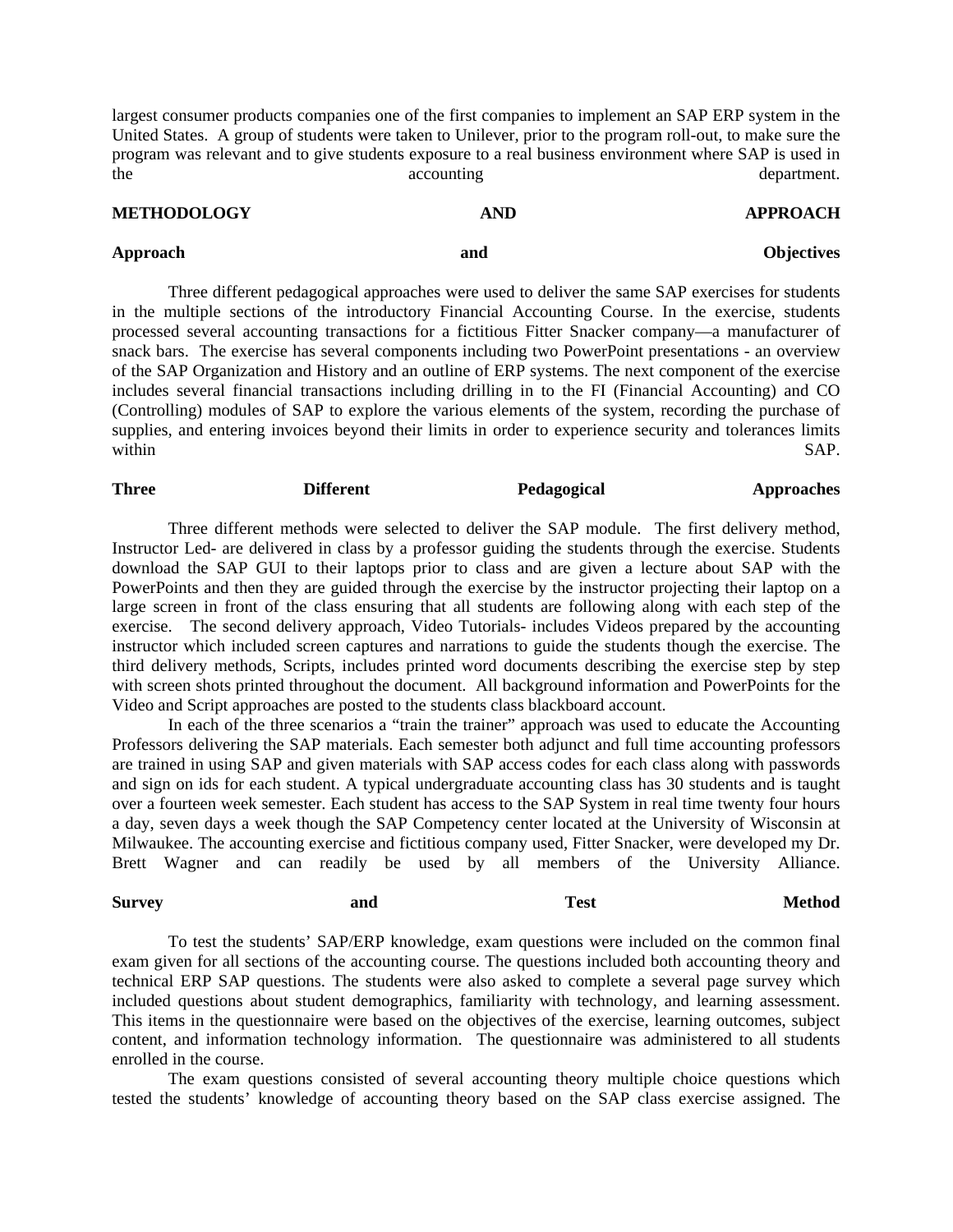technical questions included questions about information technology. The questionnaire consisted of some demographic details such as age, gender, year of school, mid-term grade, major, and rating of the students' computer skills. In the second section of the questionnaire the students were asked to rate their comfort level with SAP, the time spent completing the exercise, and how frequently they went back and forth between the scripts and videos and the computer. The answers were measured using a "Likert" scale of 1-5 (1= poor or not comfortable,  $2 = \text{fair/fairly comfortable}$ ,  $3 = \text{Good/Comfortable}$ ,  $4 = \text{Excellent}$ , Very Comfortable,  $5 = Not sure/Not applicable)$  In addition, the scale was used to identify the time the students took to complete the exercise and also how easy it is to follow the pedagogical approach used in each class. Students were also asked to identify any additional problems, issues or perceptions of the system or exercise. A detailed list of the questions asked in the survey instrument are presented in the appendix.

#### **Methodology**

To investigate which teaching methods would work best for students, we developed a paperbased tutorial (script) and a video-based tutorial according to a lecture for the SAP exercise. We selected three different sections of a financial accounting class. Each section used a different teaching method for the SAP exercise. A lecture was conducted by an instructor for one section. The other two sections were given the script tutorial and the video tutorial. After the exercise was complete, a performance test was given to students. A performance test composed of the demographic and students' perception on SAP and a teaching method section and a quiz section. The demographic data included age, GPA, perception on basic computer skills, and an average time spent on the SAP exercise. The perception on basic computer skills was measured on a 4-point Likert scale ranging from "1" meaning "Poor," "2" meaning "fair", "3" meaning "good", and "4" meaning "excellent". The test also gathered students' perception on SAP software and how comfortable they used their tutorial to finish the exercise. The test also asked students to identify how comfortable they were using the SAP software and how comfortable they were when they were following the lecture/tutorial. These two questions were measured on a 4-point Likert scale ranging from "1" meaning "Not Comfortable" to "5" meaning "Very Comfortable". The quiz section included 5 questions related to the SAP exercise. Two questions were theoretical-related subjects. The other three questions were technical related subjects. The performance test was distributed to a financial accounting class in spring 2013 and spring 2014. A total of 155 responses were collected.

#### **Analysis and Results**

The following section reports on the analysis of the data collected from the students and discusses the findings and their implications for the design and delivery of SAP in course curriculum for the future.

Table 1 shows demographic data and students' perception on SAP and teaching methods. An average students' age was approximately 20 years old. An average students' GPA was approximately 3.13. Average students' perception on their computer skill was approximately 3.23. It means that they believed that their computer skill is good. An average time students finished the SAP exercise was approximately one hour and 40 minutes. A closer look on average times spent on the SAP exercise on different sections showed that the video sections spent approximately 2 hours and the lecture and script sections spent about one and half hours to finish the exercise. Students indicated that they seemed to feel "fairly comfortable" (2.46) to use the SAP software. A closer look on this subject showed that the lecture sections seemed to feel more comfortable (2.80) to the use the SAP software than the script (2.54) and the video (2.14) sections, while the video sections showed the least comfortable to use the SAP software. The lecture sections indicated that they felt comfortable (3.27) to follow instruction to do the SAP exercise, while the script (2.65) and the video (2.67) sections indicated that they felt fairly comfortable to follow the script and the video tutorial on their own. There was no significant between ages, GPAs, computer skills, average time spent on the SAP exercise, how comfortable students using the SAP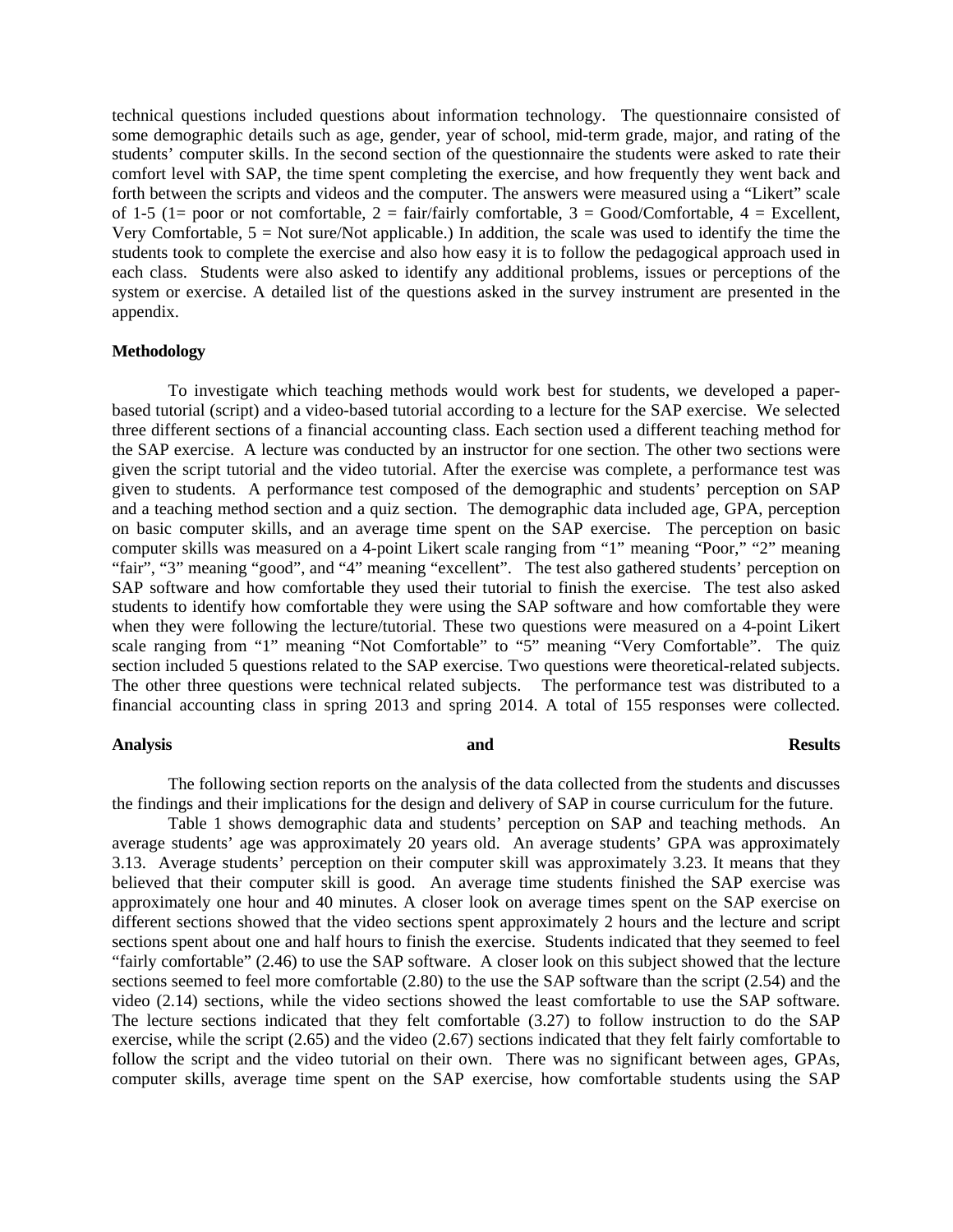software, and how comfortable students following lecture/script/video tutorial between students in 2013 and 2104.

|                                                        | All<br><b>Samples</b>                                              | 2013<br><b>Sample</b> | 2014<br><b>Sample</b> | <b>Significant</b><br><b>Difference between</b><br>2013 and 2014 |  |  |
|--------------------------------------------------------|--------------------------------------------------------------------|-----------------------|-----------------------|------------------------------------------------------------------|--|--|
| Average age                                            |                                                                    |                       |                       |                                                                  |  |  |
| <b>Lecture</b>                                         | 19                                                                 | 19                    | 19                    | N <sub>o</sub>                                                   |  |  |
| <b>Script</b>                                          | 20                                                                 | 21                    | 19                    | N <sub>o</sub>                                                   |  |  |
| <b>Video</b>                                           | 20                                                                 | 20                    | 20                    | N <sub>o</sub>                                                   |  |  |
| <b>All sections</b>                                    | 20                                                                 | 20                    | 20                    | N <sub>o</sub>                                                   |  |  |
| <b>Average GPA</b>                                     |                                                                    |                       |                       |                                                                  |  |  |
| <b>Lecture</b>                                         | 3.09                                                               | 3.26                  | 3.06                  | N <sub>o</sub>                                                   |  |  |
| <b>Script</b>                                          | 3.19                                                               | 3.06                  | 3.27                  | N <sub>o</sub>                                                   |  |  |
| <b>Video</b>                                           | 3.11                                                               | 3.17                  | 3.06                  | N <sub>o</sub>                                                   |  |  |
| <b>All sections</b>                                    | 3.13                                                               | 3.10                  | 3.16                  | N <sub>o</sub>                                                   |  |  |
| <b>Computer skills</b>                                 |                                                                    |                       |                       |                                                                  |  |  |
| <b>Lecture</b>                                         | 3.26                                                               | 3.29                  | 3.14                  | N <sub>o</sub>                                                   |  |  |
| <b>Script</b>                                          | 3.14                                                               | 3.08                  | 3.17                  | N <sub>o</sub>                                                   |  |  |
| <b>Video</b>                                           | 3.27                                                               | 3.21                  | 3.32                  | N <sub>o</sub>                                                   |  |  |
| <b>All sections</b>                                    | 3.23                                                               | 3.22                  | 3.24                  | N <sub>o</sub>                                                   |  |  |
| Average time spent on the SAP exercise                 |                                                                    |                       |                       |                                                                  |  |  |
| <b>Lecture</b>                                         | 1.50                                                               | 1.29                  | 1.55                  | N <sub>o</sub>                                                   |  |  |
| <b>Script</b>                                          | 1.54                                                               | 1.54                  | 1.54                  | N <sub>o</sub>                                                   |  |  |
| <b>Video</b>                                           | 2.02                                                               | 2.14                  | 1.90                  | N <sub>o</sub>                                                   |  |  |
| <b>All sections</b>                                    | 1.74                                                               | 1.78                  | 1.69                  | N <sub>o</sub>                                                   |  |  |
| How comfortable is a student in using the SAP software |                                                                    |                       |                       |                                                                  |  |  |
| <b>Lecture</b>                                         | 2.80                                                               | 3.30                  | 3.14                  | N <sub>o</sub>                                                   |  |  |
| <b>Script</b>                                          | 2.54                                                               | 2.62                  | 2.50                  | N <sub>o</sub>                                                   |  |  |
| <b>Video</b>                                           | 2.14                                                               | 2.11                  | 2.16                  | N <sub>o</sub>                                                   |  |  |
| <b>All sections</b>                                    | 2.46                                                               | 2.55                  | 2.34                  | N <sub>o</sub>                                                   |  |  |
|                                                        | How comfortable is a student in following SAP lecture/script/video |                       |                       |                                                                  |  |  |
| <b>Lecture</b>                                         | 3.27                                                               | 2.85                  | 2.57                  | N <sub>o</sub>                                                   |  |  |
| <b>Script</b>                                          | 2.65                                                               | 2.54                  | 2.71                  | N <sub>o</sub>                                                   |  |  |
| <b>Video</b>                                           | 2.67                                                               | 2.69                  | 2.65                  | N <sub>o</sub>                                                   |  |  |
| <b>All sections</b>                                    | 2.84                                                               | 2.95                  | 2.73                  | N <sub>o</sub>                                                   |  |  |

### **Table 1: Demographic Data**

Table 2 shows average scores of students' performance on the SAP test after the exercise. The table shows average total scores (out of 5 points), average scores on theoretical knowledge questions (out of 2 points), and average scores on technical knowledge questions (out of 3 points) from 2013 and 2014.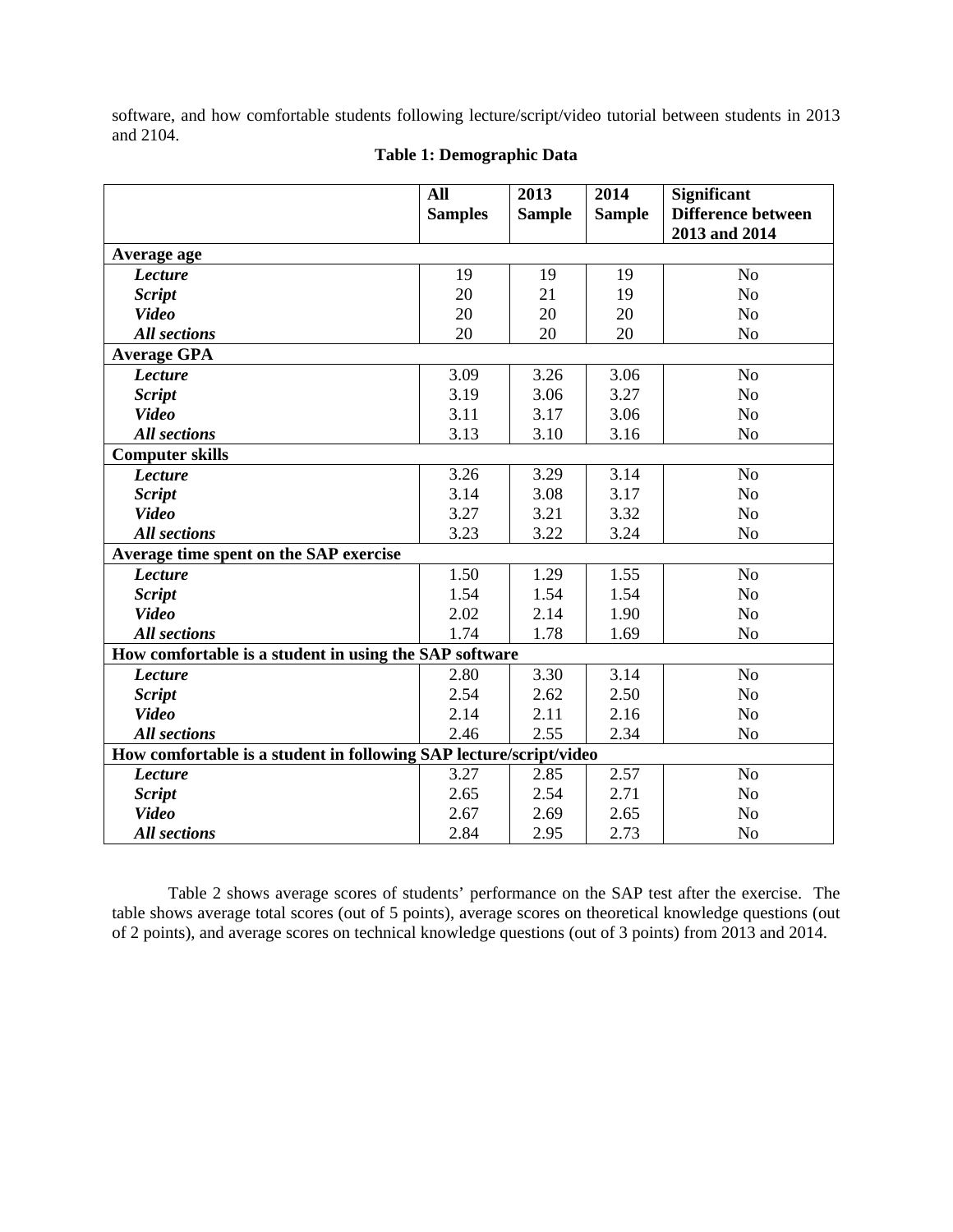### **Table 2: Performance of the SAP test**

|                | 2013 | 2014 | 2013 & 2014 |  |  |  |  |
|----------------|------|------|-------------|--|--|--|--|
| Total $(5)$    |      |      |             |  |  |  |  |
| <b>Lecture</b> | 1.54 | 1.08 | 1.35        |  |  |  |  |
| <b>Script</b>  | 3.38 | 0.79 | 1.61        |  |  |  |  |
| <b>Video</b>   | 3.55 | 1.32 | 2.40        |  |  |  |  |
| Theory $(2)$   |      |      |             |  |  |  |  |
| Lecture        | 0.74 | 0.62 | 0.69        |  |  |  |  |
| <b>Script</b>  | 1.08 | 0.32 | 0.56        |  |  |  |  |
| <b>Video</b>   | 1.31 | 0.68 | 0.98        |  |  |  |  |
| Technique (3)  |      |      |             |  |  |  |  |
| <b>Lecture</b> | 0.81 | 0.46 | 0.65        |  |  |  |  |
| <b>Script</b>  | 2.31 | 0.46 | 1.05        |  |  |  |  |
| Video          | 2.24 | 0.65 | 1.42        |  |  |  |  |

Table 3 shows performance comparisons between methods from 2013, 2014, and both years combined.

|                          | 2013                                             | 2014                                             | <b>Combined</b>                              |
|--------------------------|--------------------------------------------------|--------------------------------------------------|----------------------------------------------|
|                          | <b>Significant Difference</b><br>between methods | <b>Significant Difference</b><br>between methods | Significant<br>Difference between<br>methods |
| <b>Total</b>             |                                                  |                                                  |                                              |
| <b>Lecture VS Script</b> | $Yes*$                                           | N <sub>0</sub>                                   | N <sub>0</sub>                               |
| <b>Lecture VS Video</b>  | $Yes*$                                           | N <sub>o</sub>                                   | $Yes*$                                       |
| <b>Script VS Video</b>   | N <sub>0</sub>                                   | N <sub>0</sub>                                   | $Yes*$                                       |
| <b>Theory</b>            |                                                  |                                                  |                                              |
| <b>Lecture VS Script</b> | N <sub>o</sub>                                   | N <sub>o</sub>                                   | N <sub>o</sub>                               |
| <b>Lecture VS Video</b>  | $Yes*$                                           | N <sub>0</sub>                                   | $Yes*$                                       |
| <b>Script VS Video</b>   | No.                                              | $Yes*$                                           | $Yes*$                                       |
| <b>Technique</b>         |                                                  |                                                  |                                              |
| <b>Lecture VS Script</b> | Yes*                                             | N <sub>o</sub>                                   | N <sub>0</sub>                               |
| <b>Lecture VS Video</b>  | Yes*                                             | N <sub>0</sub>                                   | $Yes*$                                       |
| <b>Script VS Video</b>   | N <sub>0</sub>                                   | N <sub>o</sub>                                   | N <sub>o</sub>                               |

**Table 3: Statistical Analysis** 

\*Significant at the .05 level

In 2013 (Table 2 and 3), students using the video showed significant higher overall learning performance than students attending a lecture. Students using the script showed significantly higher overall learning performance than students attending a lecture. A closer look at these results showed that students using the video showed significantly higher performance on both theoretical and technical areas than students attending a lecture. However, students using the script showed significantly higher performance on only technical areas than students attending a lecture. This could be caused by the SAP test being done at the end of the semester. Students using the script and the video were able to review before the exam with the full material instead of only their notes from the class.

In 2014 (Table 2 and 3), no significant difference on overall learning performance was found between three teaching methods. However, a closer look at these results showed that students using the video showed significantly higher performance in theoretical areas than students using the script.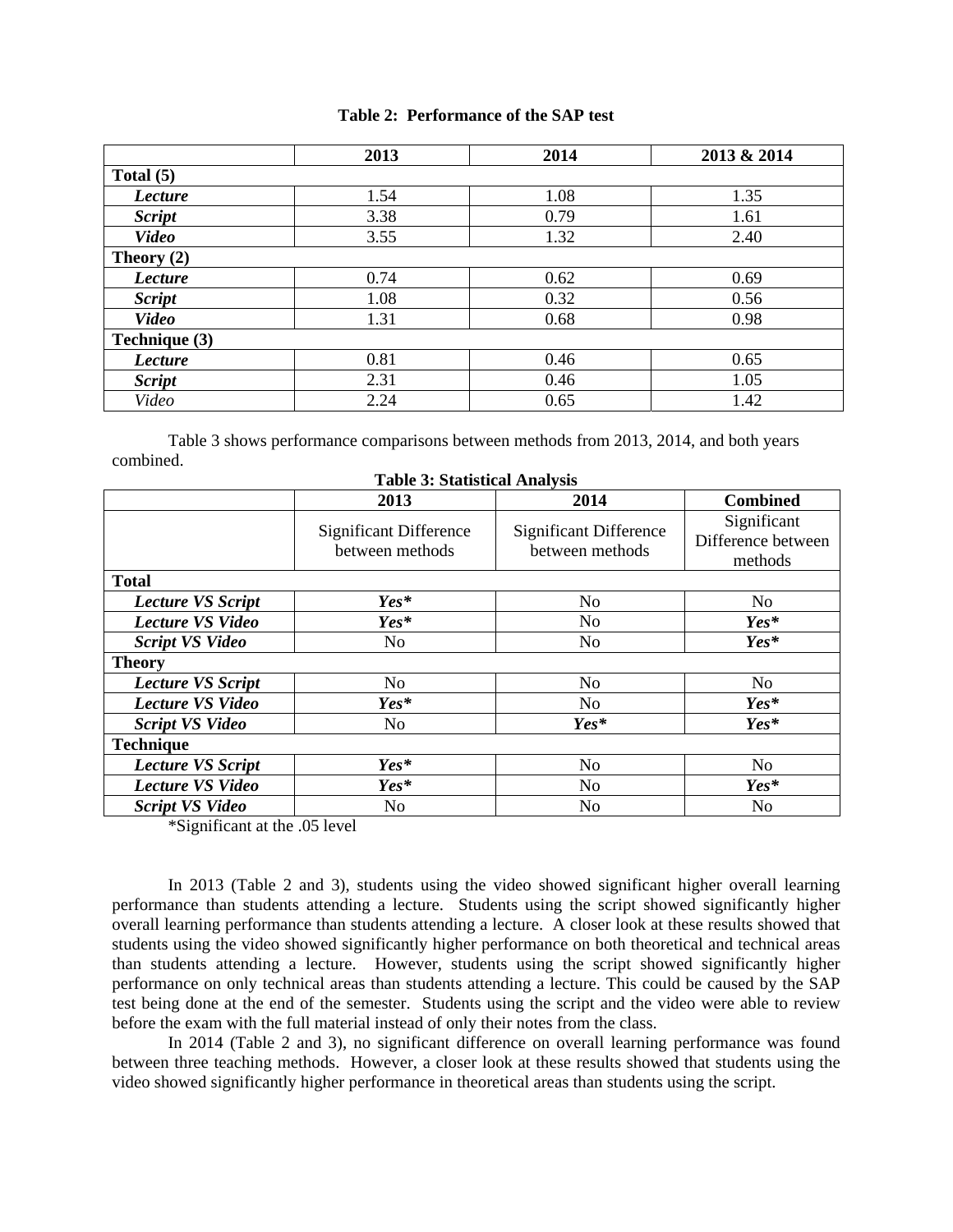When the overall data from 2013 and 2014 were combined (Table 2 and 3), the results showed that students using the video performed significantly better than students using the script and students attending lecture. A closer look at the overall data from 2013 and 2014, the results showed that students using the video performed significantly better in both theoretical and technical areas than students attending lecture. In addition, the results showed that students using the video performed significant better in theoretical areas than students using the script.

### **DISCUSSION AND IMPLICATION**

 This section summarizes our findings for each of our research questions and presents implications for accounting educators, researchers and for future studies. Based on 2013 results, the video seems to be a more effective tool for both theoretical areas and technical areas than a lecture, and the script is more effective tool in technical areas than the lecture. While statistical results from 2014 did not show the same results found in 2013, students using the video still showed higher learning performance average scores than the other two groups. As such, the combined 2013 and 2014 data showed that the video is still more effective tool for both theoretical areas and technical areas than the lecture. Based on our observation students using the script tended to skim through theoretical sections or even skipped them. They focused on technical sections rather than theoretical sections because they tried to finish the exercise quickly. On the other hand, it was more difficult for students using the video to do so. Students using the video had to listen through both theoretical sections and technical sections. That explains why students using the script spent less time to finish the exercise than students using the video (Table 1).

Even though the same script and video developed in 2013 were used in 2014, the findings in 2014 were different from findings in 2013. Thus, we took a closer look for any differences factors of the same teaching methods between 2013 and 2014. Students using the video and students using the script showed significantly lower learning performances in both areas in 2014 than those in 2013 (Table 2). However, there was no significant difference of learning performance of students attending a lecture between 2013 and 2014. These findings indicate that other factors that did not existed in 2013 affected students' learning performance in the script and the video section in 2014. We found no significant differences of age, GPA, perceived computer skill, time spent the exercise, and how comfortable students using the SAP software, and how comfortable students using the script/video between 2013 and 2014 (Table 1). The researchers investigated further and found that instructors from sections that used the script and a section that used the video in 2013 were instructed to emphasize roles of an ERP in today business and how important for students to have an exposure to an ERP system, such as SAP, before they graduate.

However, different instructors were assigned to teach sections that used the script and the video. They were not instructed to do the same process, and thus they did not emphasize the same information in their sections before they started the SAP exercise. The researchers believe that the lack of understanding of a benefit students would get from being exposed to the SAP software impacted a degree to which students paid attention to the exercise, and in turn, caused them to do poorly in the test.

### **CONCLUSIONS AND SUGGESTIONS FOR FUTURE RESEARCH**

Incorporating the SAP software in an undergraduate business curriculum is challenging. This paper describes several approaches to incorporating the training in to an already full accounting course for all undergraduate business students in a college of business. Findings suggest that accounting theory pedagogy may be better delivered by video technology than lecturing. In addition, information technology subjects are better delivered in scripts than videos or lectures. Also, delivering the learning with video or lectures as an assignment frees up more lecture time for in classroom discussions. The study also found significant difference of students' comfort using the SAP software when guided by a professor in a classroom setting.

Given the diversity of students in the class, past technology experience, majors, years in college, it will be necessary to continue to reevaluate the effectiveness of the technology training in the classroom.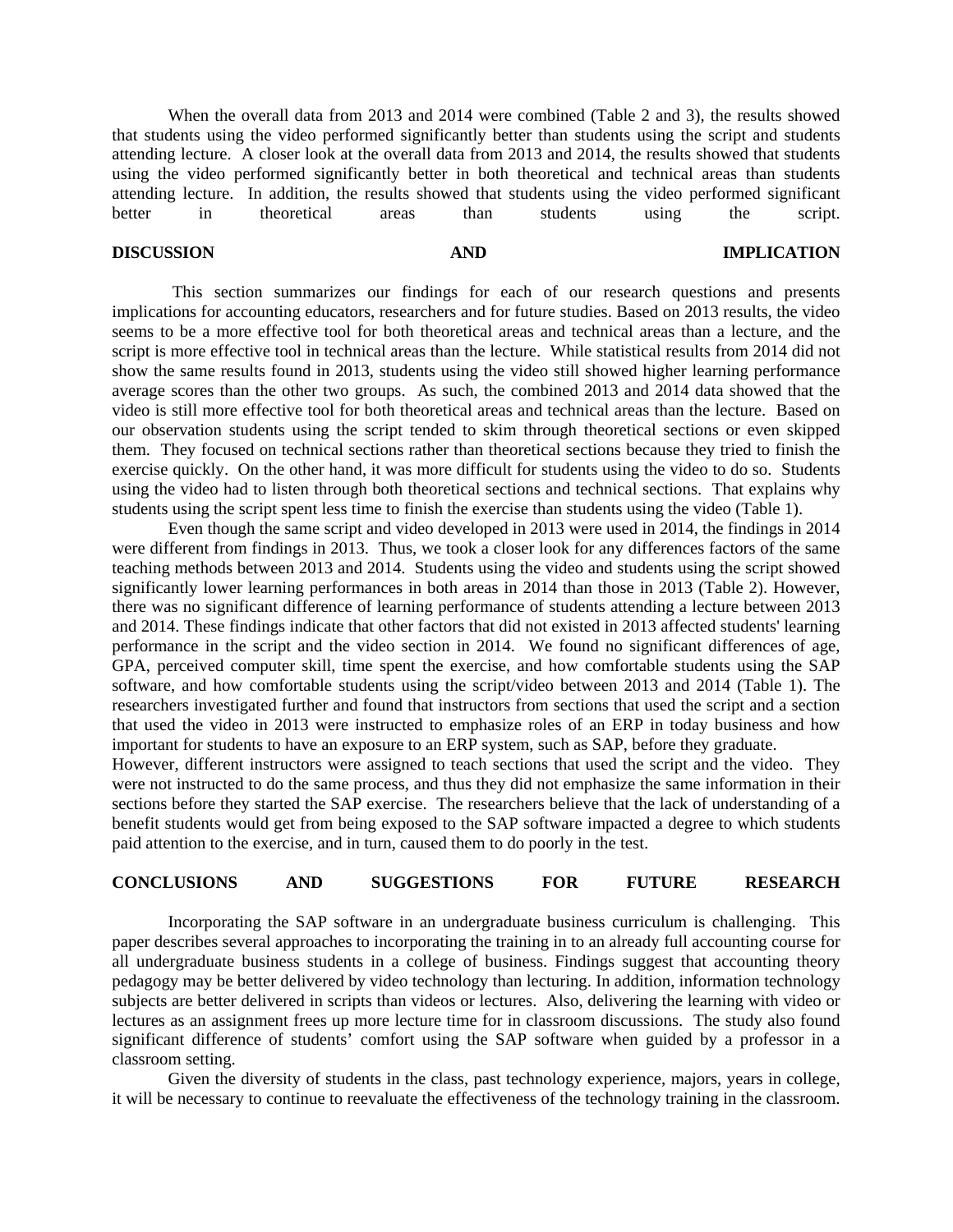It is critical to keep students up to date with the changing technology in the business world. The exercise offered will continue to be expanded to include more learning modules and exposure to the latest version of the SAP ERP software.

This study set out to investigate which teaching methods between the traditional classroom lecture, the paper-based tutorial, and the video-based tutorial would be best for delivering SAP exercises in an accounting class. The researchers found that students performed best using the video-based tutorial. The video-based tutorial allowed students to complete the SAP exercise on their own pace. They could repeat the video wherever they were not clear about an instruction. However, the researchers suggest that it may be best to introduce the SAP software and deliver the first SAP exercise using a lecture-based instruction. The SAP software is not user-friendly software. Based on the findings, students seemed to feel more comfortable using the software and the instruction to do the exercise when the instructors lead them in the classroom. We believe that this is a critical step before students start using the video-based tutorial to do next SAP exercises on their own. Students need to feel comfortable with the software and gain confidence that they could operate it on their own later. In addition, before the first SAP exercise, instructors need to emphasize the roles of ERP in today business and benefit from getting their hands on the SAP software before they graduate. Students would have a stronger motivation and a clear picture of the purpose of doing the SAP exercise. This role of instructors at the beginning might make difference in term of the quality of students' SAP skills. The researchers suggest that an instructor role in informing the roles of ERP in today business and SAP skills to students should be further investigated to confirm its impact on students' SAP learning performance.

The findings of this study have some implication limitations. First, it was conducted with the financial accounting class using an accounting-related SAP exercise. The nature of the exercise is a concept-based exercise rather than a skilled-based exercise. The video-based tutorial showed the best result for this study, but it is possible that a finding could be different when a skill-based exercise is used. A further study is required to use SAP in different classes that are more technical oriented such as a management information system class. Second, one exercise was used to test three different teaching methods, and each class section used one type of teaching methods. This limited the same students to one type of teaching methods. While this study shows that the video-based tutorial works best, it may be a one-size fit all solution. Different students have different levels of computer self-efficacy, computer anxiety, computer attitude, and other computing-related psychological factors. We can conclude, therefore, that some students may do better with one type of teaching method vs. another. This limitation of this research implication and our understanding could lead to a future research opportunity. A future study could investigate whether all teaching methods/tools implemented with each students on more than several exercises may results in a different finding. After students have opportunities to experience different teaching methods with different exercises, students' learning performance could be measured along with their computing-related psychological factors to understand what type of teaching methods would work best for what type of students. These findings might be different or the same as this study. If it is different, having several types of teaching methods/tools available to students so they could choose what is best for their learning will be the best solution for teaching SAP exercises.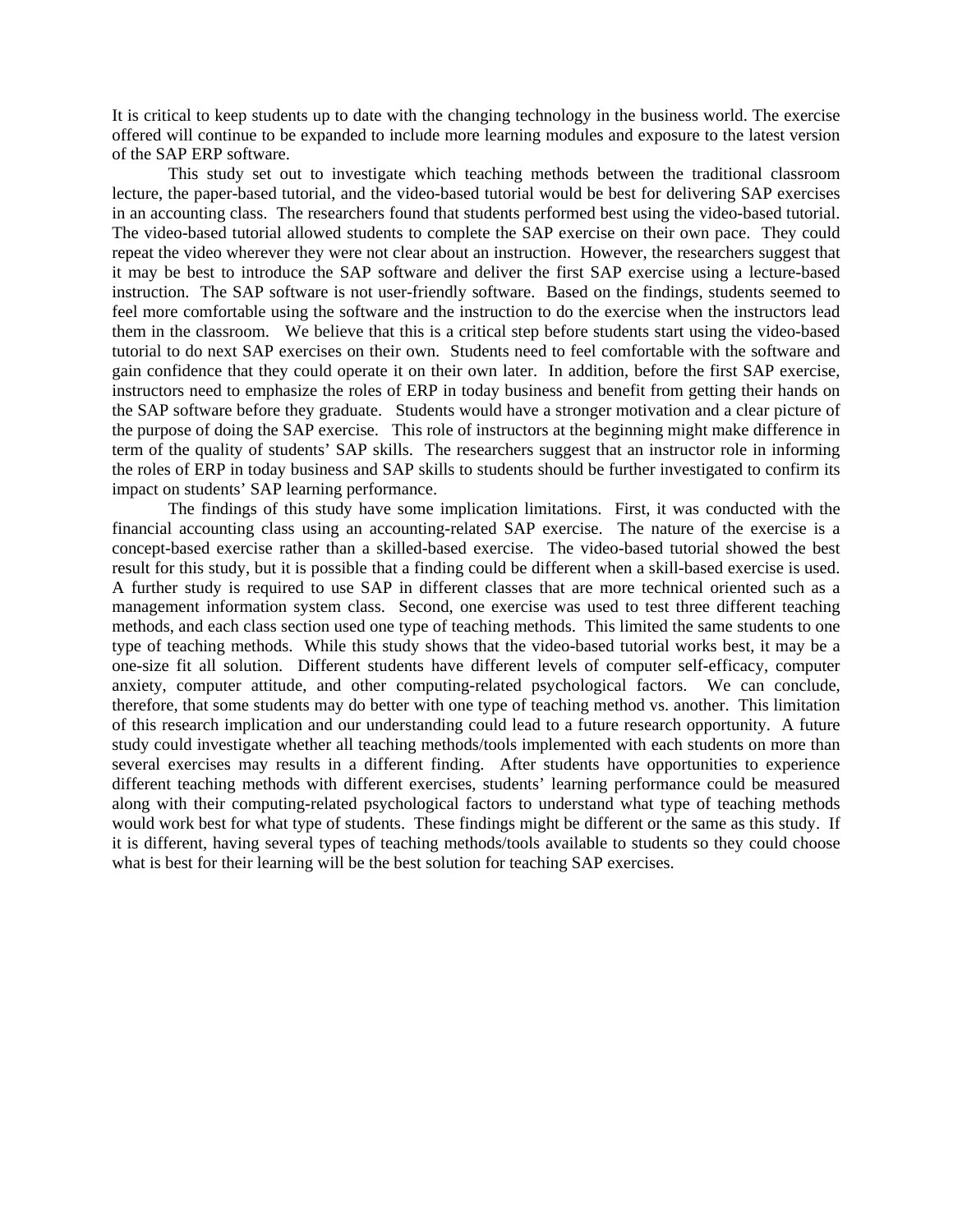#### **REFERENCES**

- Albrecht, W. S., and R. J. Sack. (2000), "Accounting Education: Charting the Course through a Perilous Future." Accounting Education Series, Vol. 16. Sarasota, FL: American Accounting Association.
- Amoako-Gyampha, Kwasi (2004), "ERP Implementation Factors: a Comparison of Managerial and End-User Perspectives." Business Process Management Journal, Vol. 10, No. 2, pp. 171-183.
- Ayyagari, R. (2011), "Hands-on ERP learning: Using Open ERP®, an alternative to SAP®." Journal of Information Systems Education, Vol. *22*, No. 2, pp. 123-133.
- David, J., Mccracken, H., Reckers, P., (2003), "Integrating Technology and
- Business Process Analysis into Introductory Accounting Courses." Issues in Accounting Education, Vol. 18, No. 4, pp.417-425.
- Esteves, J., Pastor, J., and Casanova, J. (2002), "Monitoring Business Process Redesign in ERP Implementation Projects", Proceedings of the Seventh Americas Conference in Information Systems (AMCIS), Dallas, Texas
- Joseph, G., & George, A. (2002), "ERP, learning communities, and curriculum integration." Journal of Information Systems Education, Vol.13, No 1, pp. 51–58.
- Shoulders, C.D. and S. A. Hicks. (2008), "ADEPT learning cycles enhance intermediate accounting student learning success." Issues in Accounting Education, Vol. 23, No 2, pp. 161-182.
- Swanson, Z., & Hepner, M. (2011), "Knowledge management ERP curriculum Design/Mapping (theory and development tools)." Decision Sciences Journal of Innovative Education*,* Vol. 9, No 2, pp. 209-226.
- Umble, Elizabeth J., Ronald R. Haft, and M. Michael Umble, (2003), "Enterprise Resource Planning: Implementation Procedures and Critical Success Factors." European Journal of Operational Research, Vol. 146, pp. 241-257.
- Watson, E. and Stewart, G. (2004), "Guest Editorial: Enterprise systems integration and management." Journal of Enterprise Information Management, Vol. 17, No. 1, pp. 5-7.
- Winkelmann, A. and Leyh, C. (2010), "Teaching ERP systems: A multi-perspective view on the ERP system market." Journal of Information Systems Education, Vol. 21, No. 2, p. 233.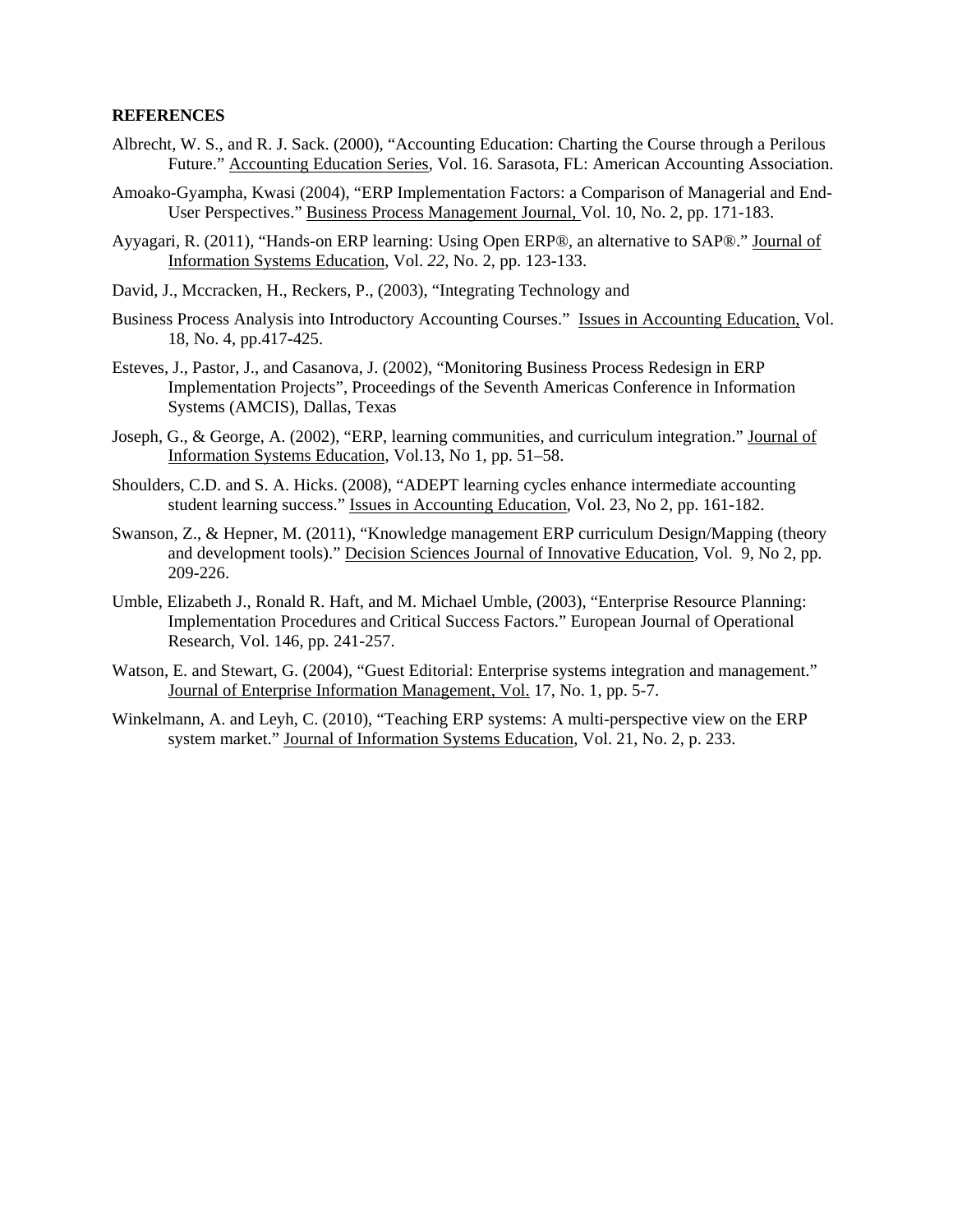# **Appendix - 1**



# SAP Survey

|    | <b>Professor: Circle one:</b> Boyer Tarasovich Vassilowitch                        |  |  |
|----|------------------------------------------------------------------------------------|--|--|
|    | Name                                                                               |  |  |
|    | 2. School Year (check one) Freshmen _______ Sophomore _______ Junior ______ Senior |  |  |
| 3. |                                                                                    |  |  |
|    | 4. Gender: Male Female                                                             |  |  |
| 5. | GPA – overall                                                                      |  |  |
| 6. | Midterm Grade in this class                                                        |  |  |

7. Major $\_\_$ 

# *8.* Question Matrix table: *Insert a check mark in the ranking of each item:*

|                   | $1 = Poor$  | $2=$ Fair    | $3 = Good$  | $4 =$ Excellent   | $5 = Not sure$ |
|-------------------|-------------|--------------|-------------|-------------------|----------------|
| How do you rate   |             |              |             |                   |                |
| your computer     |             |              |             |                   |                |
| skills?           |             |              |             |                   |                |
|                   | $1 = Not$   | $2 =$ Fairly | $3 =$       | $4 = \text{Very}$ | $5 = Not sure$ |
|                   | comfortable | Comfortable  | Comfortable | Comfortable       |                |
| How comfortable   |             |              |             |                   |                |
| are you following |             |              |             |                   |                |
| the SAP tutorial  |             |              |             |                   |                |
| on your own?      |             |              |             |                   |                |
| (Only Professor.  |             |              |             |                   |                |
| Boyer's class)    |             |              |             |                   |                |
|                   | $1 = Not$   | $2 =$ Fairly | $3 =$       | $4 = \text{Very}$ | $5 = Not sure$ |
|                   | comfortable | Comfortable  | Comfortable | Comfortable       |                |
| How comfortable   |             |              |             |                   |                |
| are you following |             |              |             |                   |                |
| the SAP videos    |             |              |             |                   |                |
| on your own?      |             |              |             |                   |                |
| (Only Professor.  |             |              |             |                   |                |
| Vassilowitch's    |             |              |             |                   |                |
| Class)            |             |              |             |                   |                |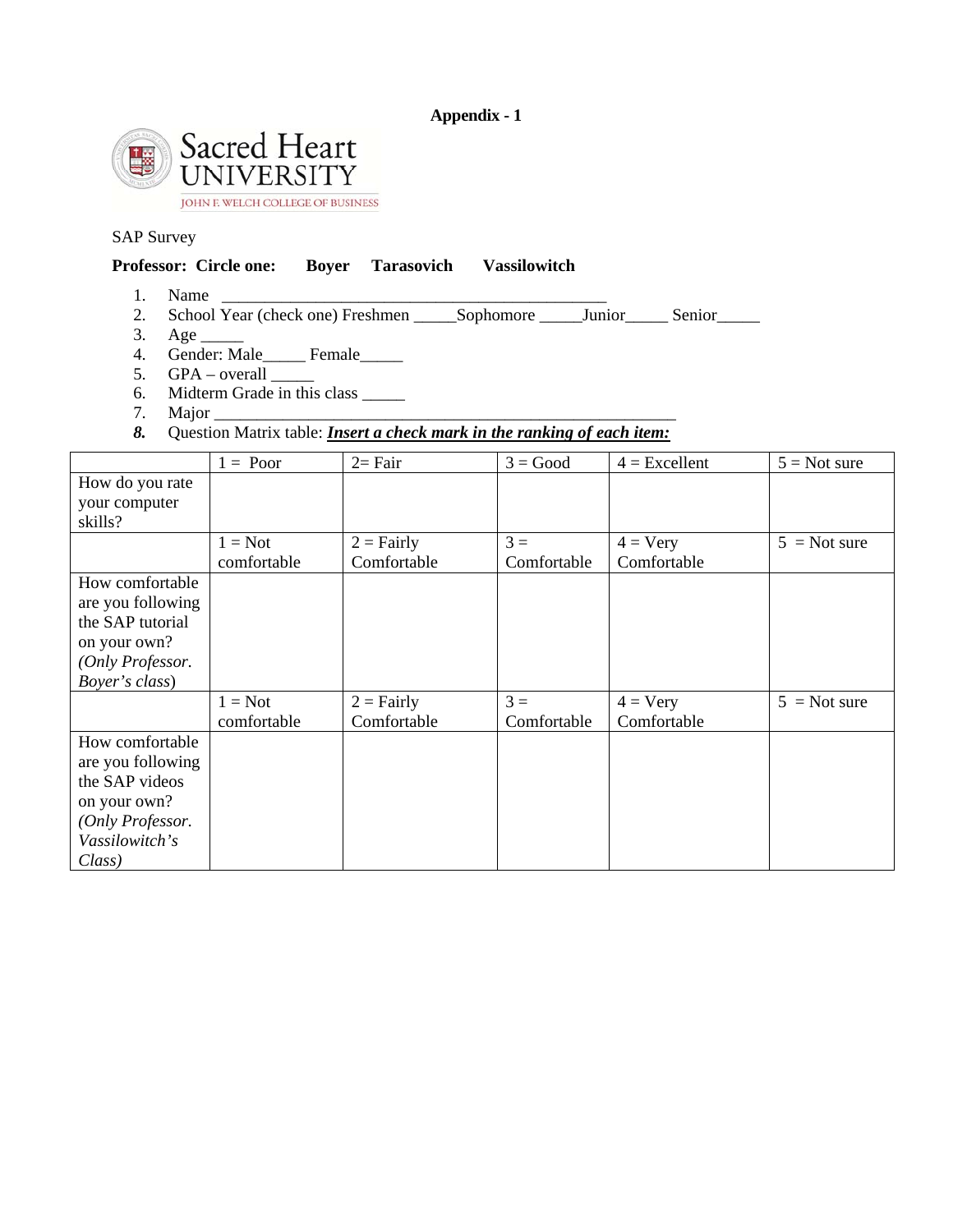|                                                                                                                                                                | $1 = Not$                     | $2 = \text{Fairly}$                | $3 =$                                                                                                     | $4 = Very$                                                                               | $5 = Not sure$ |
|----------------------------------------------------------------------------------------------------------------------------------------------------------------|-------------------------------|------------------------------------|-----------------------------------------------------------------------------------------------------------|------------------------------------------------------------------------------------------|----------------|
|                                                                                                                                                                | comfortable                   | Comfortable                        | Comfortable                                                                                               | Comfortable                                                                              |                |
| How comfortable<br>are you following<br>the SAP lecture<br>in class?<br>(Only Professor.<br>Tarasovich's<br>Class)                                             |                               |                                    |                                                                                                           |                                                                                          |                |
|                                                                                                                                                                | $1 = Not$<br>comfortable      | $2 = \text{Fairly}$<br>Comfortable | $3 =$<br>Comfortable                                                                                      | $4 = \text{Very}$<br>Comfortable                                                         | $5 = Not sure$ |
| How comfortable<br>are you using the<br>SAP software?                                                                                                          |                               |                                    |                                                                                                           |                                                                                          |                |
|                                                                                                                                                                | $1 = Not$<br>comfortable      | $2 = \text{Fairly}$<br>Comfortable | $3 =$<br>Comfortable                                                                                      | $4 = \text{Very}$<br>Comfortable                                                         | $5 = Not sure$ |
| When you<br>encountered a<br>problem that you<br>did not<br>understand on the<br>tutorial, how<br>comfortable are<br>you to figure it<br>out by<br>yourselves? |                               |                                    |                                                                                                           |                                                                                          |                |
|                                                                                                                                                                | Less than 1<br>Hour           | Between 1 -2 hours                 | 2-3 hours                                                                                                 | 4 or more hours                                                                          | $5 = Not sure$ |
| Please estimate<br>the time you<br>spent to finish the<br>SAP exercise                                                                                         |                               |                                    |                                                                                                           |                                                                                          |                |
|                                                                                                                                                                | $1 = Not$<br>frequently       | $2 =$ Somewhat<br>frequently       | $3 =$<br>Frequently                                                                                       | $4 = \text{Very}$<br>Frequently                                                          | $5 = Not sure$ |
| While you were<br>doing SAP<br>exercise, how<br>frequently did<br>you go back and<br>forth between the<br>tutorial and the<br>exercise                         |                               |                                    |                                                                                                           |                                                                                          |                |
|                                                                                                                                                                | $l = It$ is hard to<br>follow | 2= Somewhat hard<br>to follow      | $3 = It$ is not<br>hard to<br>follow, but<br>hard to<br>understand a<br>concept<br>behind the<br>exercise | $4 =$ It is not hard to<br>follow and<br>understand a<br>concept behind the<br>exercise. | $5 = Not sure$ |